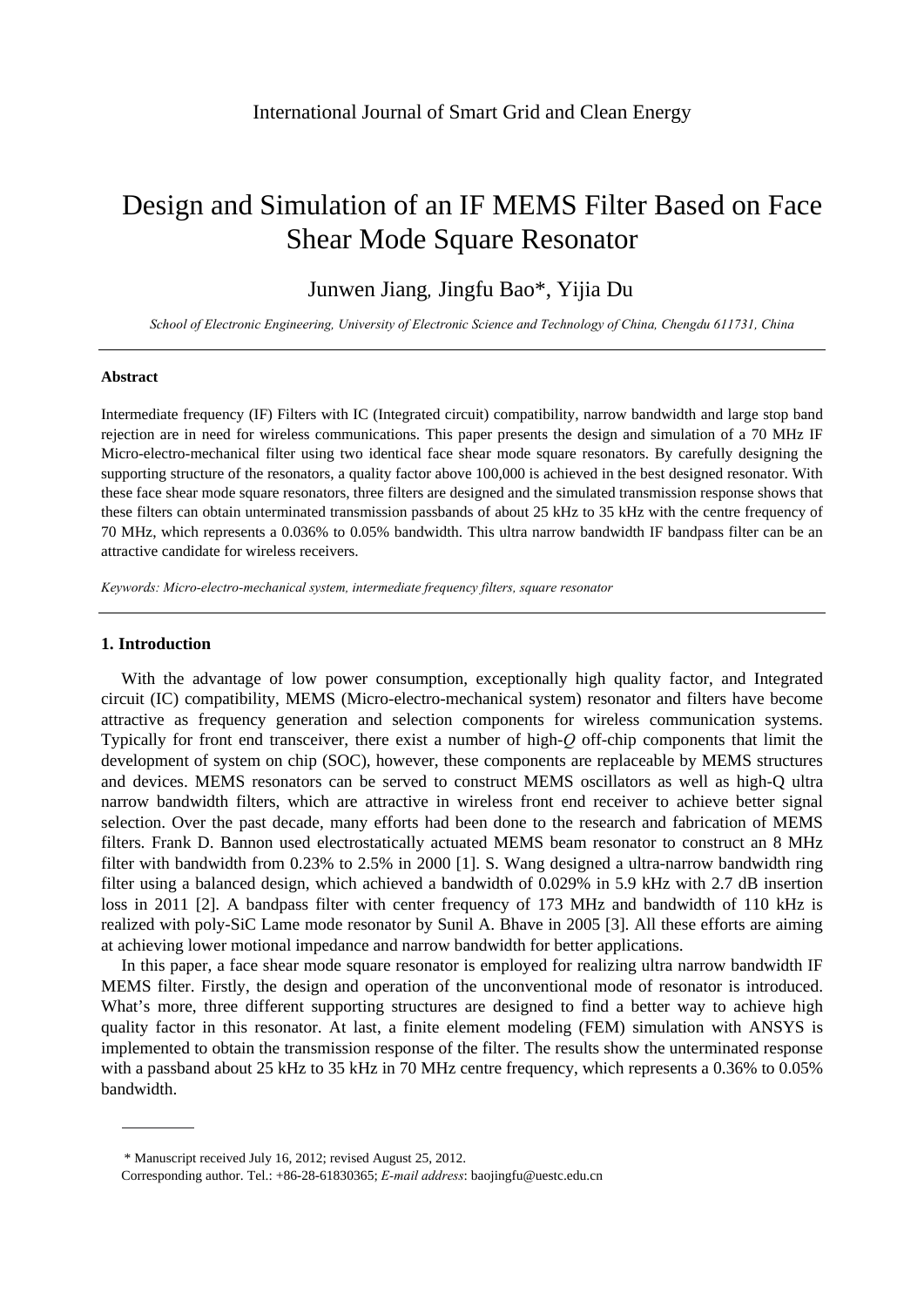## **2. Structure and Operation**

The IF MEMS filter consists of two identical square resonators, mechanically coupled by a flexural mode beam as shown in Fig. 1. Two groups each with four separated electrodes are positioned on the side of the resonators, one group is for input signals and the other is for sensing.



Fig. 1. The structure of the IF MEMS filter.

#### *2.1. Square resonator design*

A square resonator operating in its face shear mode is employed, whose frequency can be given by [4].

$$
f_0 = \frac{\kappa}{L} \sqrt{\frac{G}{\rho}}
$$
 (1)

where *L* is the side length of the resonant square,  $\kappa$  is the mode factor,  $\rho$  is the density of the structure material and the shear modulus *G* can be expressed as

$$
G = \frac{E}{2(1+\nu)}\tag{2}
$$

where *E* is Young's modulus and *ν* is Poisson's coefficient. The circuit equivalent model of the resonator is depicted in Fig. 2. By using an F-V analogy the parameters of the equivalent circuit model can be represented as [1]

$$
L_x = \frac{m_{eq}}{\eta^2}, \ R_x = \frac{\sqrt{k_{eq} m_{eq}}}{Q\eta^2} = \frac{c_{eq}}{\eta^2}, \ C_x = \frac{\eta^2}{k_{eq}}, \ C_0 = \frac{\varepsilon_0 h W_e}{d_0}
$$
 (3)

where Q is the quality factor of the resonator, h is the thickness of the resonance square,  $W_e$  is the width of the input/output electrode and the transduction ratio  $\eta$  can be calculated with (4), where  $V_p$  is the DC bias voltage applied to the resonance square.

$$
\eta = V_p \frac{\partial C_0}{\partial d}
$$
\n
$$
\begin{array}{c}\nC_x & L_x & R_x \\
\hline\n\vdots & \hline\n\end{array}
$$
\n
$$
\begin{array}{c}\nC_x & L_x & R_x \\
\hline\n\vdots & \hline\n\end{array}
$$
\n
$$
\begin{array}{c}\nC_x & L_x & R_x \\
\hline\n\vdots & \hline\n\end{array}
$$
\n
$$
\begin{array}{c}\nC_x & L_x & R_x \\
\hline\n\vdots & \hline\n\end{array}
$$
\n
$$
\begin{array}{c}\nC_x & L_x & R_x \\
\hline\n\vdots & \hline\n\end{array}
$$
\n
$$
\begin{array}{c}\nC_x & L_x & R_x \\
\hline\n\vdots & \hline\n\end{array}
$$
\n
$$
\begin{array}{c}\nC_x & L_x & R_x \\
\hline\n\vdots & \hline\n\end{array}
$$
\n
$$
\begin{array}{c}\nC_x & L_x & R_x \\
\hline\n\vdots & \hline\n\end{array}
$$
\n
$$
\begin{array}{c}\nC_x & L_x & R_x \\
\hline\n\vdots & \hline\n\end{array}
$$
\n
$$
\begin{array}{c}\nC_x & L_x & R_x \\
\hline\n\vdots & \hline\n\end{array}
$$
\n
$$
\begin{array}{c}\nC_x & L_x & R_x \\
\hline\n\vdots & \hline\n\end{array}
$$
\n
$$
\begin{array}{c}\nC_x & L_x & R_x \\
\hline\n\vdots & \hline\n\end{array}
$$
\n
$$
\begin{array}{c}\nC_x & L_x & R_x \\
\hline\n\vdots & \hline\n\end{array}
$$
\n
$$
\begin{array}{c}\nC_x & L_x & R_x \\
\hline\n\vdots & \hline\n\end{array}
$$
\n
$$
\begin{array}{c}\nC_x & L_x & R_x \\
\hline\n\vdots & \hline\n\end{array}
$$
\n
$$
\begin{array}{c}\nC_x & L_x & R_x \\
\hline\n\end{array}
$$
\n
$$
\begin{array}{c}\nC_x & L_x & R_x \\
\hline\n\end{array}
$$
\n
$$
\begin{array}{c}\nC_x & L_x & R_x \\
\hline\n\end{array}
$$
\n
$$
\begin{
$$

 $R_{\text{L}} \leq \frac{1}{2}$ 

Fig. 2. Circuit equivalent model of the MEMS resonator.

When operating in vacuum the quality factor of the face shear mode square resonator is limited by the anchor loss, which is the energy dissipated though the supporting structure to the silicon base. Three different support structures are designed and simulated for the resonator: straight beam support, T-shaped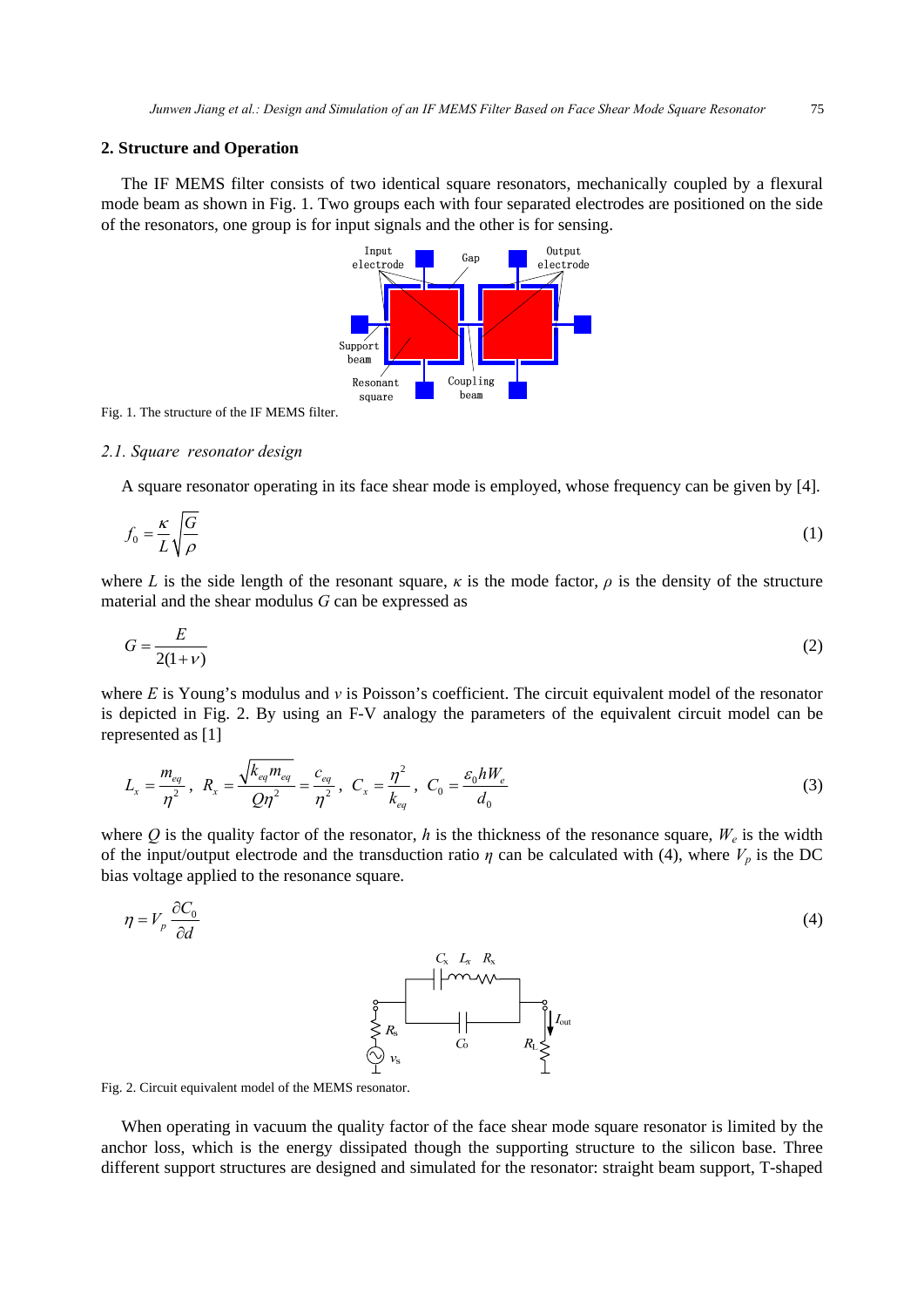support and cross-shaped support as shown in Fig. 3. With FEM simulation, higher *Q* is obtained with Tshaped support and cross-shaped support than the straight beam support, which will be discussed later.

Motional impedance is also a very important factor in the application of the MEMS resonators and filters. Two basic ways to decrease the motional impedance are reducing the electrode to resonator gap and increasing the efficient electrode to resonator relative area. With recent high aspect-ratio SOI technology, a 0.5 μm gap can be realized with 20 μm thick of the resonant body, which could provide smaller motional impedance in lateral vibration mode MEMS resonator [5].



Fig. 3. Square resonator supporting structures (a) straight beam support; (b) T-shaped support; (c) cross-shaped support



Fig. 4. Coupled spring–mass resonators (a) Resonators at rest; (b)Single resonator natural mode; (c)Out-of-phase mode; (d)In-phase mode[8].



Fig. 5. Coupled resonator vibration modes (a) In-phase mode; (b) Out-of-phase mode; (c) transmission response of the filter

#### *2.2. MEMS filter operation*

This two-resonator-based MEMS filter has two mechanical-resonance modes with closely spaced frequencies that form the filter passband. Fig. 4 shows the equivalent lumped-mass mechanical system of the filter, and the contour profile of this filter is depicted in Fig. 5. The frequency of the constituent resonator determines the center frequency of the filter and the passband of the filter are up to the stiffness of the coupling beam and equivalent stiffness of the resonator in the coupling point. Actually, the frequency of each resonance peak can be calculated by [6]

$$
f_1 \approx f_0 \left(\frac{k_{re} - k_{c1}}{k_{re}}\right) , \quad f_2 \approx f_0 \left(\frac{k_{re} + k_{c2}}{k_{re}}\right)
$$
 (5)

where  $k_{re}$  is the equivalent stiffness of the resonator in the coupling point,  $k_{c1}$  and  $k_{c2}$  are the stiffness of the coupling beam at out-of-face mode and in-phase mode, respectively. Consequently, the pass band can be calculated by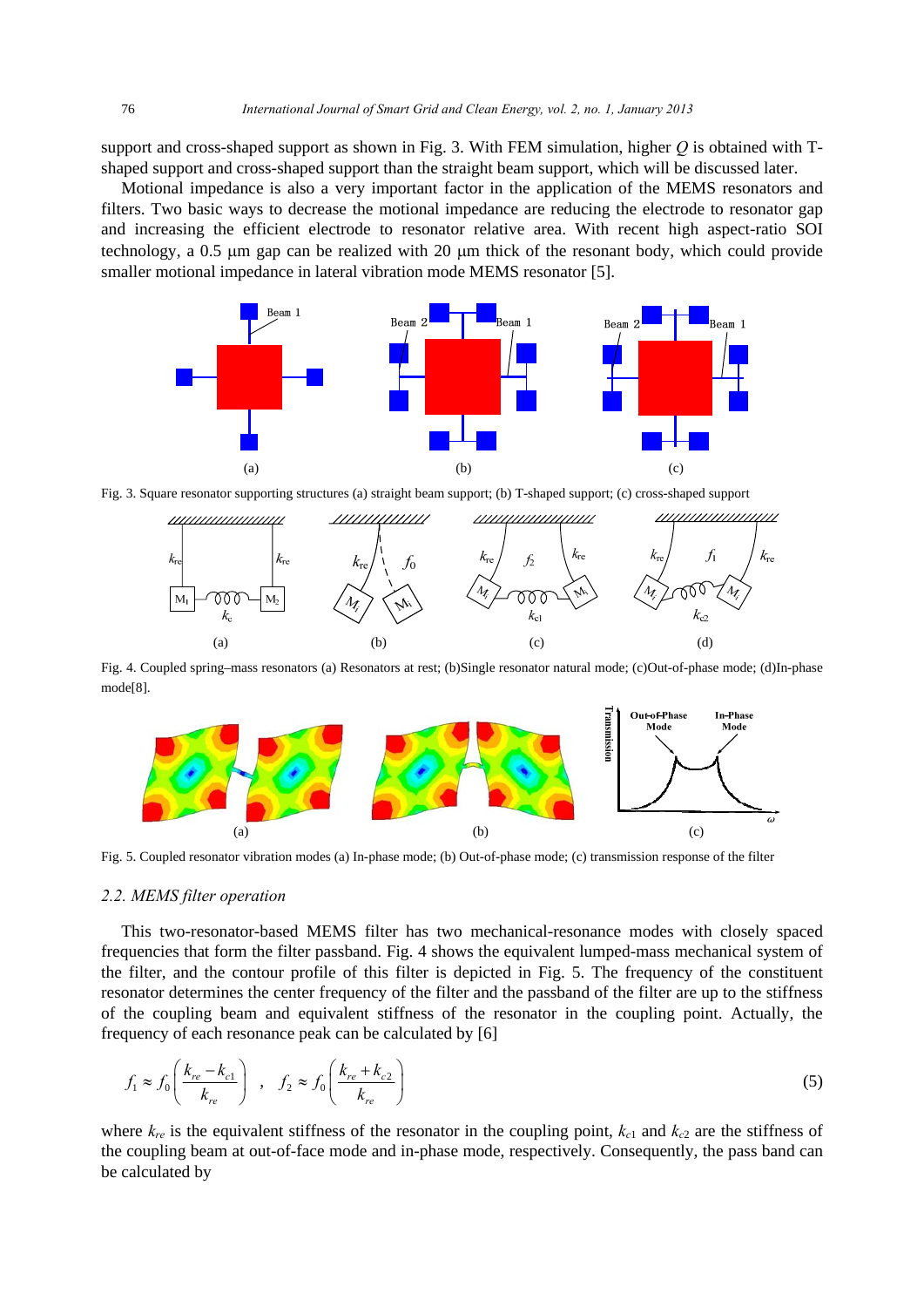*Junwen Jiang et al.: Design and Simulation of an IF MEMS Filter Based on Face Shear Mode Square Resonator* 77

$$
B = f_2 - f_1 = f_0 \frac{k_{c2} + k_{c1}}{k_{re}}
$$
 (6)

Thus, a desired passband can be obtained by either changing the coupling point or carefully designing the dimention of the coupling beam. Also, the choice of the coupling point is significant in the output signal of the filter, precisely the vibration amplitude of the sensing resonator, which determines the output current of the filter. For better coupling in the most researched lame mode of the square resonator, either directly coupled at the corner [3] or coupled in the centre of the side separating the electrode similar as Yang Lin did in disk coupling [7]. The former method may be not a strong coupling since the corner in a lame mode is a zero vibration point while the second one reduces the output magnitude, however, the face shear mode did not face such problems when designing the coupling beam, the coupling beam can be set at the centre of the side without breaking the electrode and still be well coupled.

## **3. Simulation and Results**

The parameters of the filter to be simulated are listed in Table 1.

Table 1. Parameters of the designed filter

| Parameters                             | Values (um)    |
|----------------------------------------|----------------|
| Square side length, $L$                | 49             |
| Thickness of the square resonator, $h$ | 10             |
| Electrode to resonator gap, $g_0$      | 0.1            |
| Length of the support beam1, $l_1$     | 10             |
| Width of the support beam1, $W_1$      | 2              |
| Length of the support beam2, $l_2$     | 8              |
| Width of the support beam2, $W_2$      | $\mathfrak{D}$ |
| Length of the coupling beams, $l_c$    | 6              |
| Width of the coupling beams, $W_c$     |                |

Table 2. Parameters of the designed filter

| Parameters                               | Values |
|------------------------------------------|--------|
| Quality factor with straight support     | 6.500  |
| Quality factor with T-shaped support     | 44,700 |
| Quality factor with cross-shaped support | 11.300 |

A FEM simulation with ANSYS is used to get the transmission response of the designed filter. Firstly, the quality factor of the shear mode square resonator with each of the three supporting structures is simulated using an acoustic absorbing layer. The results are listed in Table 2, which show a significant improvement of *Q* in T-shaped support and cross-shaped support comparing to straight support. Since a higher *Q* will help to achieve a lower motional impedance as well as better rectangle coefficient of MEMS filter, a T-shaped support or cross-shaped support is strongly recommended when designing a face shear (very likely other lateral vibration mode) mode square resonator.

We use a harmonic simulation with multiphysics in ANSYS, which could combine electronic field and mechanical field in the harmonic simulation. Fig. 6 shows the FEM model and the counter plot of the result of the harmonic simulation. The resonator in Fig. 6 (a) is the actuating one for sensing input signals and the one in Fig. 6 (b) is for output signals. From Fig. 6 (b) we can see that the displacement of the output resonator is almost the same as the input resonator, this indicates a good coupling, which will help to realize higher signal to noise ratio. While in some poor coupled MEMS filters, the displacement of the output resonator is much smaller than the input resonator.

The unterminated transmissions of the MEMS filter with the three different supporting structures are depicted in Fig. 7. The centre frequency is about 70 MHz as designed and the passband is about 2.5 kHz, 3.5 kHz and 3.2 kHz from (a), (b) and (c), respectively. And it can be find that the stopband is much nearer to the centre in (b) and (c) than that in (a), which indicates a better rectangular coefficient for the filter. It seems that these transmission curves do not look like filter amplitude to frequency responses,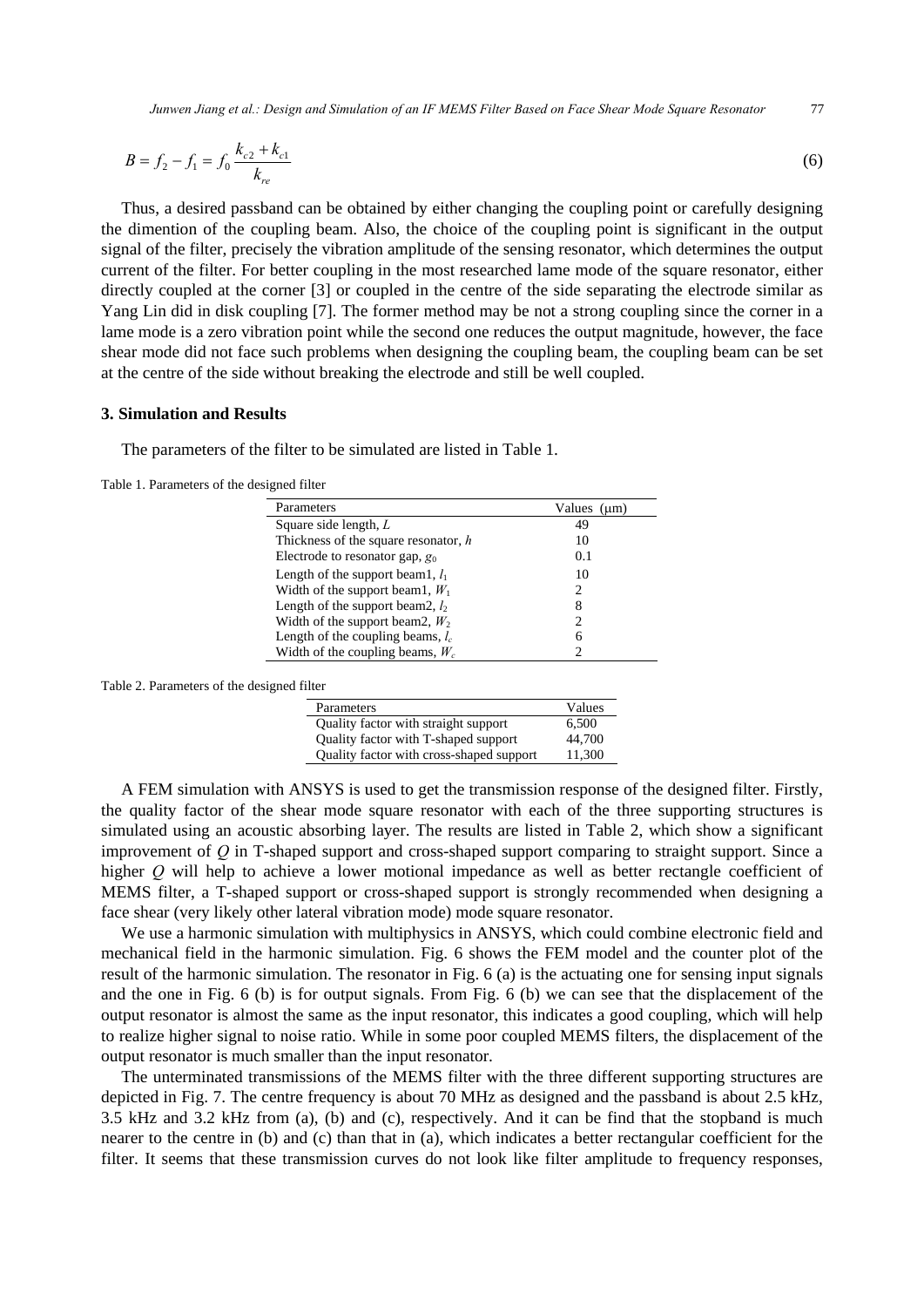especially in (b) and (c), actually after a termination with right resistance, the sunk part in the curves would be almost illuminated [6].



Fig. 6. Designed filter (a) FEM model for the filter, (b) harmonic simulation result



Fig. 7. Unterminated transmission of the filter: (a) with straight beam support; (b) with T-shaped support; and (c) with cross-shaped support.

## **4. Conclusion**

A novel face shear mode square resonator based IF MEMS filter is designed and simulated in this paper for higher integration density transceiver in the future. The quality factor of the resonators for constructing filters is always the higher the better, consequently, we researched three different supporting structures for reducing anchor loss. The simulated results shows that the resonators with cross-shaped support and the T-shaped support obtains much high *Q* than the straight beam supported one. With a